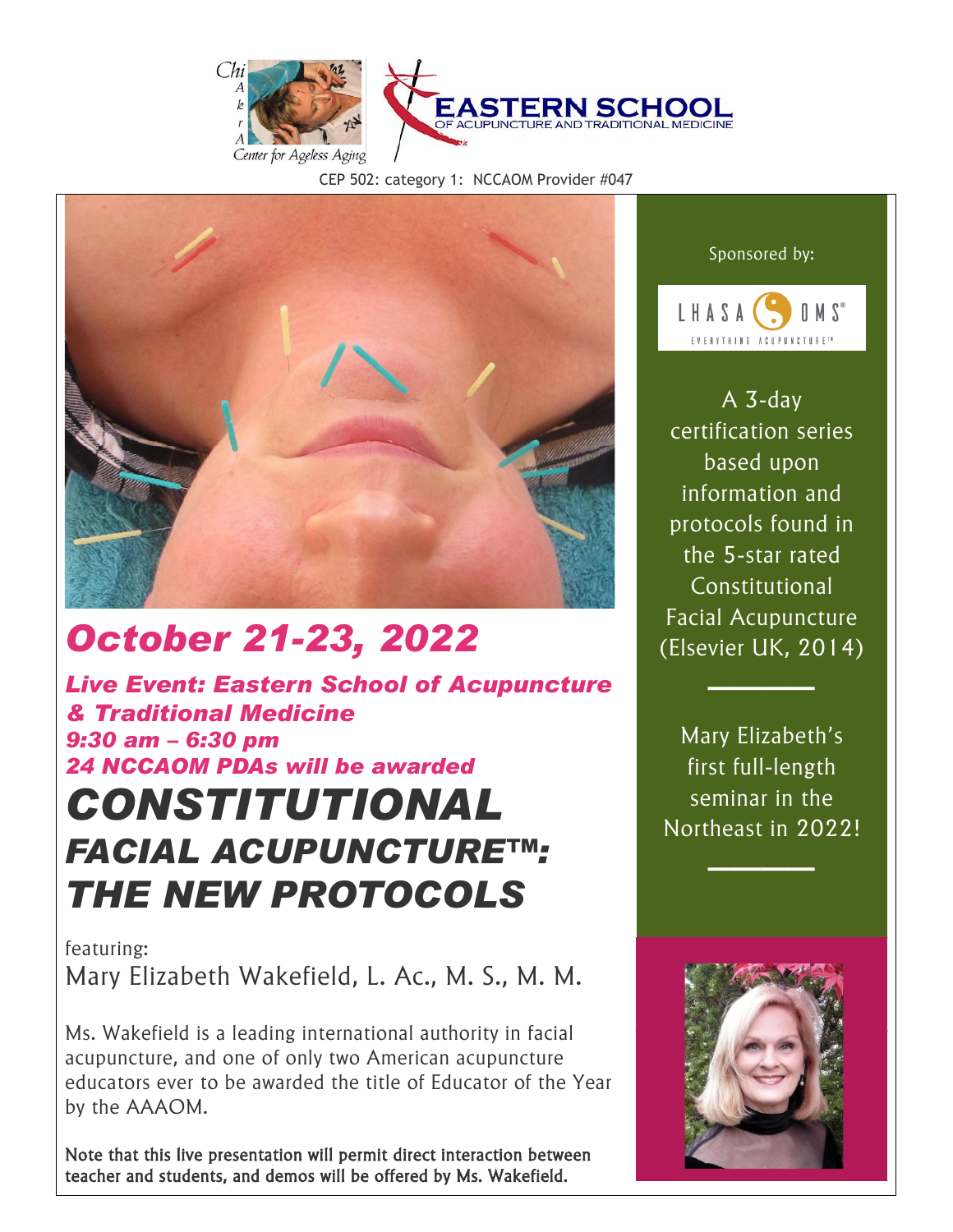## TUITION

(see attached registration form on page 3): Note: special discount for ESATM Alumni/NJAAOM Member: \$730 (\$700 + \$30)/ after 6/12; \$830 (\$800 + \$30)

\*We recommend that you invest in Mary Elizabeth Wakefield's Elsevier book, Constitutional Facial Acupuncture prior to the event; you can also purchase an autographed copy at the seminar (supply limited).

Contact Chi-Akra Center for Ageless Aging with questions about seminar content, or to order an autographed copy of Ms. Wakefield's book: [chi.akra@gmail.com,](mailto:chi.akra@gmail.com) [www.facialacupuncture](http://www.facialacupuncture-wakefieldtechnique.com/)[wakefieldtechnique.com;](http://www.facialacupuncture-wakefieldtechnique.com/) 888-652-5550/212-593-1954

In this three-day certification series, you will learn the following: there are new materials not in the book!!

- $\downarrow$  How to treat 12 problematic areas of the facial landscape with gentle origin/insertion muscle techniques;
- $\frac{1}{\sqrt{2}}$  3 levels of constitutional treatment:
	- 1. The Jing: the Eight Extraordinary meridians, and how they affect the endocrine system.
		- a. Unique!! How each stage of every Eight Extraordinary meridian pathway relates to a TCM pattern, a syndrome, a specific emotion and type of facial imbalance
	- 2. The Ying: the 12 Regular meridians are integrated with the Five Phases and their complementary yin and yang pairs
		- a. Syndromes are addressed through a combination of Japanese, Vietnamese, TCM, and Ms. Wakefield's original protocols to treat adrenal exhaustion, opioid addiction, high blood pressure, etc.
	- 3. The Wei: the Tendinomuscular meridians
		- a. trigger, motor and "ashi" points to treat "Coat Hanger" and "Wandering Skirt" syndromes, etc.
- $\ddot{\phantom{1}}$  Psychospiritual treatments: the 3 Shen scalp treatments, integrated with essential oils; a *new* psychospiritual treatment, not in the book
- $\downarrow$  Practical specifics: benefits and contraindications for facial, constitutional and psychospiritual treatment, plus general rules, treatment timelines, maintenance treatments, short and long-term effects, etc.
- $\downarrow$  Herbal treatments: a step-by-step guide, integrating needling protocols with topical Chinese herbs, masks, poultices, natural creams and cleansers, essential oils, jade rollers, gem discs, etc.
- **Practical wisdom: insights drawn from Ms. Wakefield's 35+ years of** experience

For biographical information on Mary Elizabeth Wakefield, please visit her web site at: [www.facialacupuncture-wakefieldtechnique.com](http://www.facialacupuncture-wakefieldtechnique.com/)





Included in the seminar: handouts (booklet), Seirin needles from Lhasa OMS, Chinese herbs, essential oils, creams, jade rollers, etc., used in the treatments, CEs/PDAs. An online referrals listing will also be created.

## Cancellation Policy:

Cancellations in writing will be accepted until 30 days prior to the first day of the event.

If the seminar is cancelled by Instructors or ESATM for any reason, it will be rescheduled; no refunds will be granted.